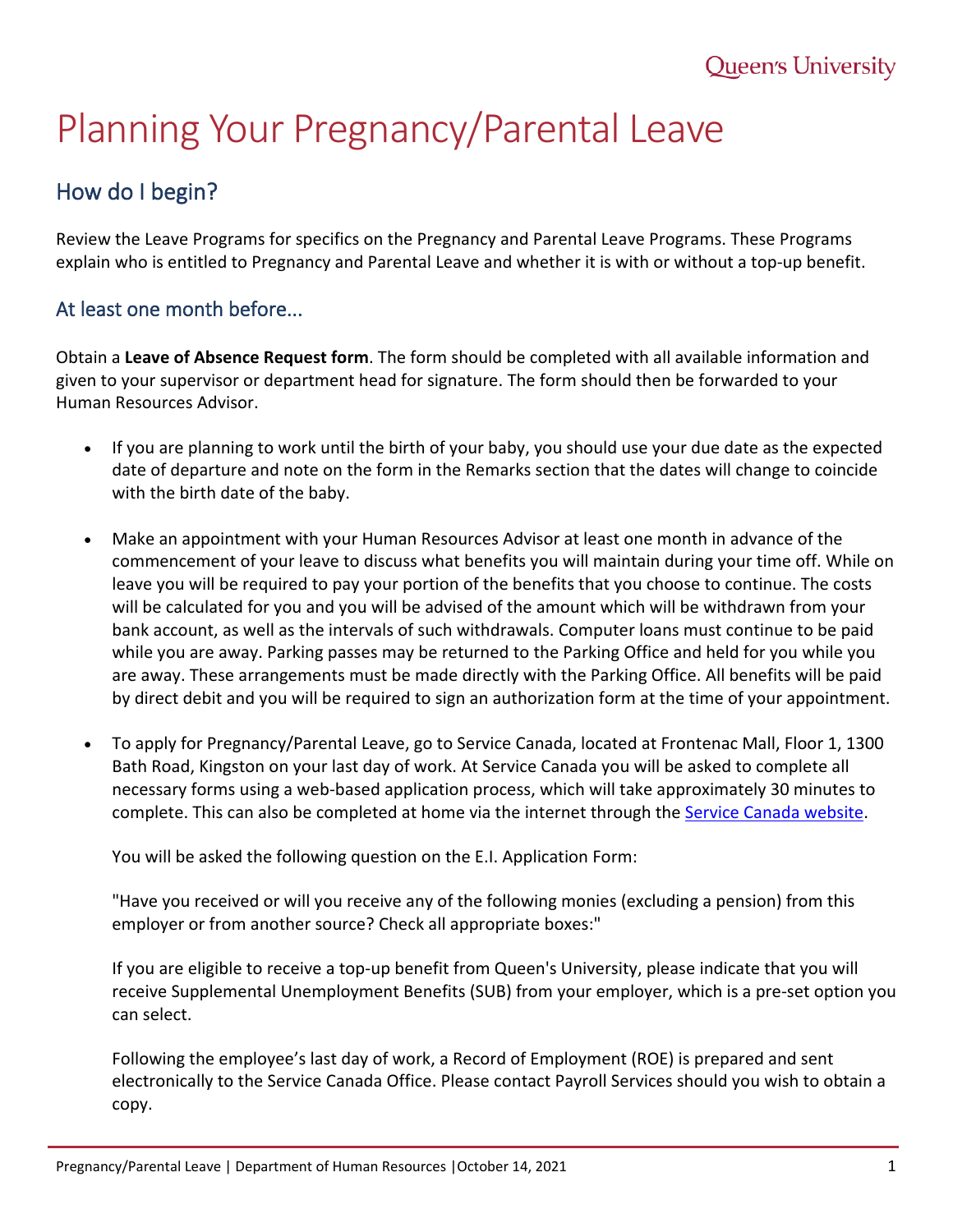- You may commence your Pregnancy Leave up to twelve weeks prior to the due date of the baby. Should you decide to work up until the birth of the baby, you will need to notify your Human Resources Advisor **immediately** of the actual date of birth and then your Record of Employment will be sent to Service Canada.
- We recommend that you set aside eight weeks of earnings if possible, to ensure that you will have monies available to you when you begin your leave. When you first commence your leave you may experience delays in receiving payment from both E.I. and the University as a result of the Service Canada application process, missing payroll cutoff at the University, or the actual birth of the baby. E.I. Benefits always commence on the Sunday following the beginning of your Pregnancy Leave or the birth of the baby. For example, if the baby is born on a Thursday, your E.I. Benefits will commence on the following Sunday.

## The baby arrives:

Congratulations, you are a new parent! Now what?

- Notify your Human Resources Advisor of the actual date of your baby's birth or arrival if your leave is to commence on that date.
- To add your baby to your **Manulife benefits** as a dependant, please login to Manulife to add to your dependants within 31 days of the date of birth.
- File for E.I. Benefits.

#### What next:

- Within approximately six weeks you should receive a benefits statement from Service Canada which confirms the amount of E.I. Benefits you will receive and the dates for which it applies. If you have not received this, please call Service Canada and request it. The first statement of this kind that you receive must be emailed to your Human Resources Advisor for processing of your top-up benefit payments from Queen's. For audit purposes, you will need to retain all benefits statements received during your Pregnancy Leave. **You must notify your Human Resources Advisor of any change on your benefits statement should a change occur**.
- Queen's will automatically deposit your Pregnancy Leave top-up benefit monies into your bank account each month. Although E.I. Benefits are paid bi-weekly, Queen's continues to pay monthly. Your Human Resources Advisor will calculate the total Pregnancy Leave top-up benefit and you can choose to have it divided into 4 or 5 equal payments. Your Human Resources Advisor will supply you with information relating to the payment of these deposits and when you can expect your first deposit to occur.
- E.I. Benefits and top-up benefit monies will continue for 17 weeks. E.I. Benefits will cease for weeks 18 to 20 and a benefit payment equivalent to three weeks salary will be paid by Queen's. **You must notify Service Canada that you will be receiving a payment from Queen's for this three-week period.**